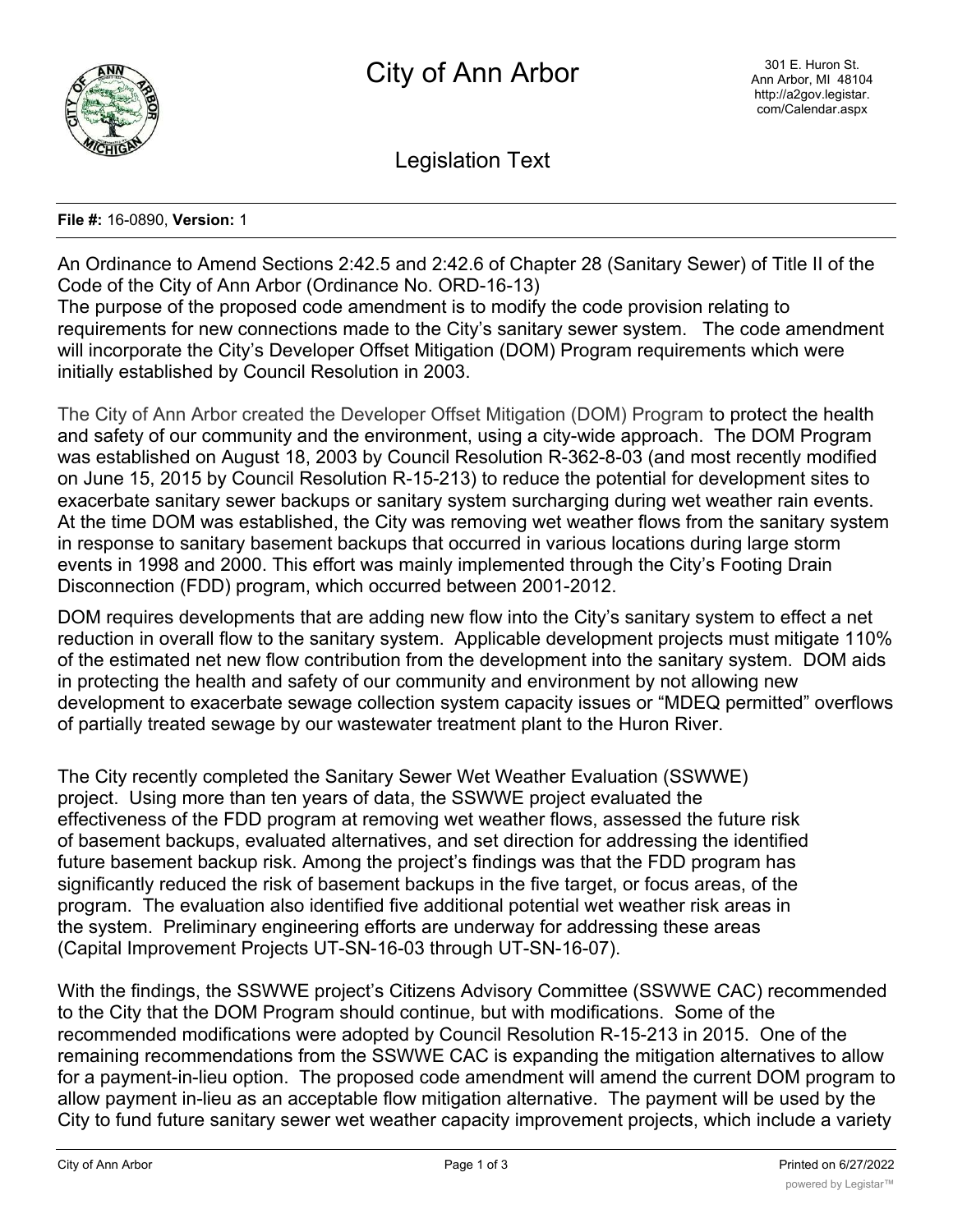of on-going efforts performed by the City to reduce storm or groundwater inflow and infiltration from the sanitary sewer system. A resolution to establish the base payment in-lieu amount will be presented to City Council at the regular Council meeting when the ordinance is before Council for second reading.

Approximately twenty members of the development community attended a public meeting held on June 6, 2016 where staff presented this ordinance and provided an opportunity for discussion and questions from the attendees.

Prepared by: Abigail Elias, Chief Assistant City Attorney Reviewed by: Craig Hupy, Public Services Area Administrator Approved by: Tom Crawford, Interim City Administrator Sponsored by: Mayor Taylor

ORDINANCE NO. ORD-16-13

First Reading: June 20, 2016 **All Election Approved: July 7, 2016** Public Hearing: July 7, 2016 **Published:** 

Effective:

## SANITARY SEWER

AN ORDINANCE TO AMEND SECTIONS 2:42.5 AND 2:42.6 OF CHAPTER 28 (SANITARY SEWER) of TITLE II OF THE CODE OF THE CITY OF ANN ARBOR

The City of Ann Arbor ordains:

Section 1. That Sections 2:42.5 and 2:42.6 of Chapter 28 of Title II of the Code of the City of Ann Arbor be amended and replaced to read as follows:

## **2:42.5. - Capacity required for connection.**

- (1) No connection to the POTW shall be allowed unless there is sufficient available hydraulic and treatment capacity in the POTW for the additional wastewater from the proposed connection.
- (2) All developments within the city requiring any form of site plan approval, and/or projects requiring an application for a Part 41 Permit from the Michigan Department of Environmental Quality, or a successor agency, are required to offset-mitigate estimated new sewage flows. However, if all the new sanitary system connections for the properties covered by a site plan or by a Part 41 Permit collectively add flow less than the average daily flow from a duplex residential unit, the properties shall be exempt from offset-mitigation requirements.
- (3) The Public Services Area Administrator or designee shall be the developer offset mitigation program manager, and the Public Services Area Administrator is authorized to develop Developer Offset Mitigation Guidelines to address and govern implementation details such as procedures, flow measurements, and flow mitigation measurements and requirements.
- (4) Properties requiring site plan approval must disconnect any existing on-site footing drains from the sanitary sewer.
- (5) A facility developed by a county, public schools, colleges, universities and other government on property it owns and that is located within the city also must mitigate new sanitary flows to the same extent and in the same manner as a development requiring site plan approval.
- (6) Calculations showing the proposed sanitary sewer flow being added by the proposed development shall be included on the utility sheet of the site plan and/or construction plan, as applicable, and be reviewed by the Developer Offset Mitigation program manager. Calculations and the design dry weather flow rates shall be in accordance with the City's Developer Offset Mitigation Guidelines.